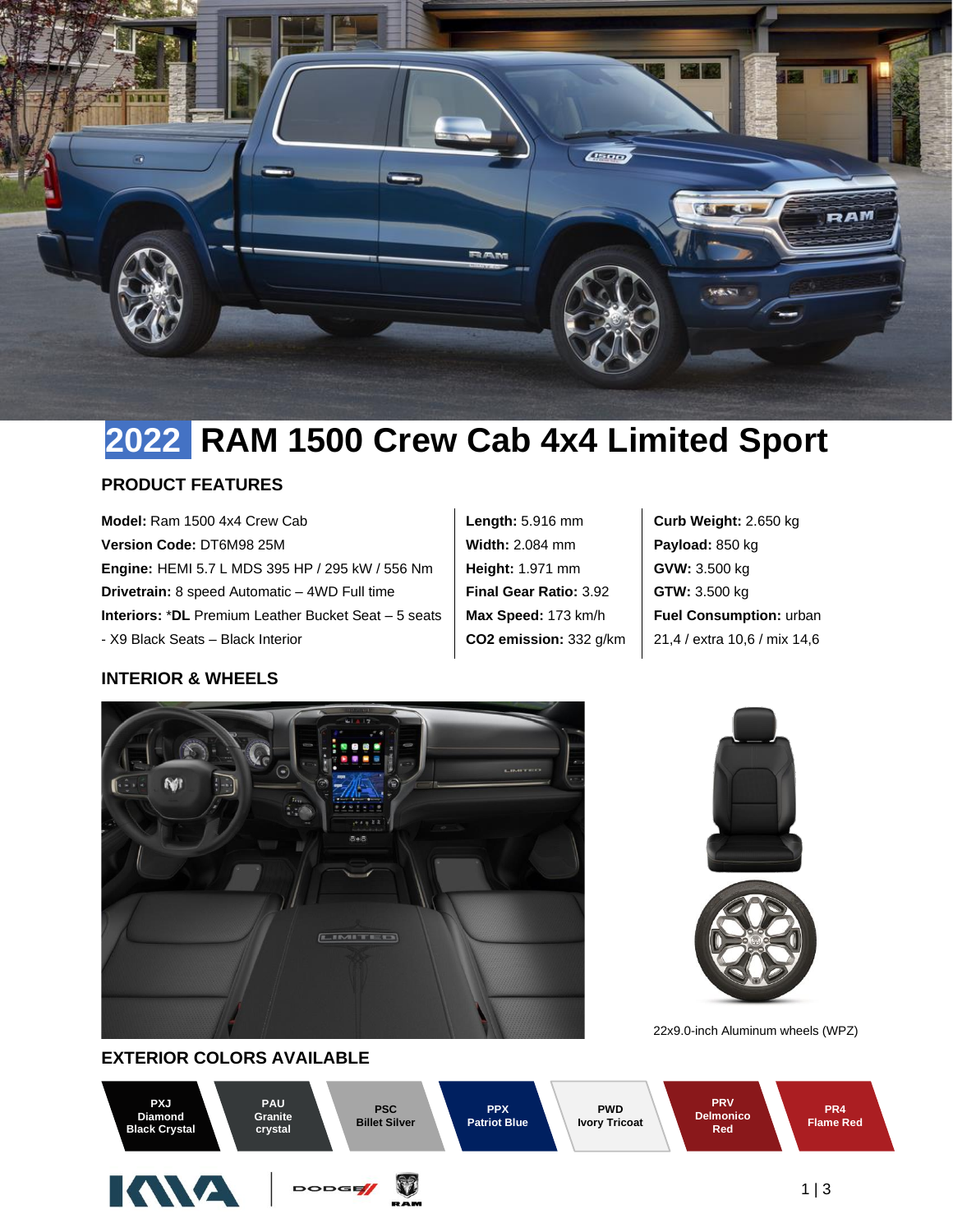# **STANDARD EQUIPMENT**

- **A69: Limited Level 1 Equipment Group**
- o BGG: Ventilated Rear Seats
- o CAH: 19 Spkr Harman Kardon Premium Sound
- o GRG: Digital Rear View Mirror
- o LBK: Heads Up Display
- o LPH: LED CHMSL Lamp
- o GRG: Rear Autodim Digital Display Mirror
- o ALP: Advanced safety group
- o BGG: Advanced Brake Assist
- o LSU: Full Speed Forward Collision Warning Plus
- o NHZ: Adaptive Cruise Control
- o LAS: Lane Departure Warning Plus
- o XAK: Surround View Camera System
- o XH5: Parallel & Perpendicular Park Assist with Stop
- **ANT: Bed Utility Group**
- o CL2: 4 Adjustable Cargo Tie-Down Hooks
- o XMF: Spray in Bedliner

# **OPTIONS AVAILABLE**

#### • **MWK: Multi-function Tailgate**

- **XB9: Rambox**
- o CKX: Truck Bed Cargo Divider
- **EZL: eTorque Engine**

### **KW CONFIGURATION CODE**

- o LPL: Pick-Up Box Lighting
- o MDN: Bed Step Deployable (not available with MWK)
- **ALN: Body Color Bumper Group**
- o MBP: Body Color Front Bumpers
- o MBQ: Body color Rear Bumpers
- **DMH: 3.92 Rear Axle ratio**
- **DSH: eLocker Rear Axle**
- **GWJ: Full Sunroof, Power Front / Fixed Rear**
- **LPG: Rear Fog lamps**
- **MR7: Power side step**
- **MWH: Rear Wheelhouse liners**
- **SER: 4-corner Air Suspension**
- **UPQ: 12-inch Uconnect 5 with NAV w/ EU maps**
- **WPZ: 22x9.0 Aluminum Wheels**

| <b>KW CODE</b> | <b>OPTIONS</b>                                      |
|----------------|-----------------------------------------------------|
| : DT-LI-D2     | *DL,-X9,ALN,ANT,A69,DFR,DMH,DSH,EZH,GWJ,NAS,WPZ,25M |

# **STANDARD FEATURES (where not replaced by optional)**

|            | <b>BGE</b> Brake Assist                                            |            | <b>BHC</b> Rain Brake Support                                              |     | <b>BHD</b> Ready Alert Braking                 |
|------------|--------------------------------------------------------------------|------------|----------------------------------------------------------------------------|-----|------------------------------------------------|
|            | <b>BNB</b> Electronic Stability Control                            |            | <b>BNG</b> Hill Start Assist                                               |     | <b>BNM</b> Traction Control                    |
|            | <b>BNS</b> Electronic Roll Mitigation                              |            | <b>BNT</b> Trailer Sway Damping                                            |     | <b>BRT</b> Anti-Lock 4-Wheel Disc Brakes       |
|            | <b>CCA</b> Under Seat Lighting                                     |            | <b>CEX</b> Key Fob - Dark Chrome                                           |     | <b>CGD</b> Front Height Adjust Shoulder Belts  |
|            | <b>CGS</b> Supplemental Side Air Bags                              |            | <b>CGU</b> Child Seat Anchor System-LATCH                                  |     | CG3 Advanced Multistage Front Air Bags         |
| CJ1        | Supplemental Frt Seat Side Air Bags                                |            | <b>CKE</b> Carpet Floor Covering                                           |     | <b>CKT</b> Cargo Tie Down Loops                |
| <b>CLT</b> | Bright Frt Rr Door Sill Scuff Pads                                 |            | <b>CLX</b> Luxury Front Rear Floor Mats                                    |     | <b>CSV</b> Interior Assist Handles             |
|            | <b>CTC</b> Luxury Door Trim Panel                                  |            | <b>CUE</b> Rear Underseat Compartment Storage CUS Premium Overhead Console |     |                                                |
|            | <b>CWL</b> Foam Bottle Insert (Door Trim PnI)                      |            | <b>C1H</b> Rotary Shifter-Bright                                           | DH8 | Elec Shift On Demand Transfer Case             |
| <b>DJG</b> | 215MM Front Axle                                                   |            | <b>GAC</b> Tinted Glass Windows                                            |     | <b>GAQ</b> Acoustic Front Door Glass           |
|            | <b>GEG</b> Deep Tint Sunscreen Glass                               |            | <b>GFA</b> Rear Window Defroster                                           |     | <b>GFE</b> Rear Power Sliding Window           |
|            | <b>GNC</b> Sun Visors w/Illum Vanity Mirrors                       |            | <b>GNK</b> Rear View Auto Dim Mirror                                       |     | <b>GU4</b> Power Multi-Function F/Away Mirrors |
|            | <b>GXD</b> Remote Proximity Keyless Entry                          |            | <b>GXM</b> Remote Keyless Entry                                            |     | <b>GXX</b> Sentry Key Theft Deterrent System   |
|            | <b>GX4</b> Keyless Go                                              |            | <b>HAF</b> Air Cond ATC w/Dual Zone Control                                |     | <b>HGB</b> Dash Liner Insulation               |
| JAL        | Cluster 7.0 TFT Color Display                                      |            | <b>JDC</b> 200 KPH Primary Speedometer                                     |     | <b>JHA</b> Var Intermittent Windshield Wipers  |
| <b>JHC</b> | Rain Sensitive Windshield Wipers                                   | <b>JJB</b> | Dual Note Electric Horns                                                   | JJJ | 12V Auxiliary Power Outlet                     |
| <b>JJN</b> | 115V Auxiliary Rear Power Outlet                                   |            | <b>JKA</b> Locking Glove Box                                               |     | <b>JKR</b> Remote Tailgate Release             |
| JKV        | 115V Auxiliary Power Outlet                                        |            | <b>JKY</b> Power Accessory Delay                                           |     | <b>JPH</b> Speed Sensitive Power Locks         |
| JP3        | Pwr Front Windows, 1-Touch, Up Down JY4 Instrument Cluster Theme 4 |            |                                                                            |     | <b>LAC</b> Illuminated Entry                   |
|            |                                                                    |            |                                                                            |     |                                                |